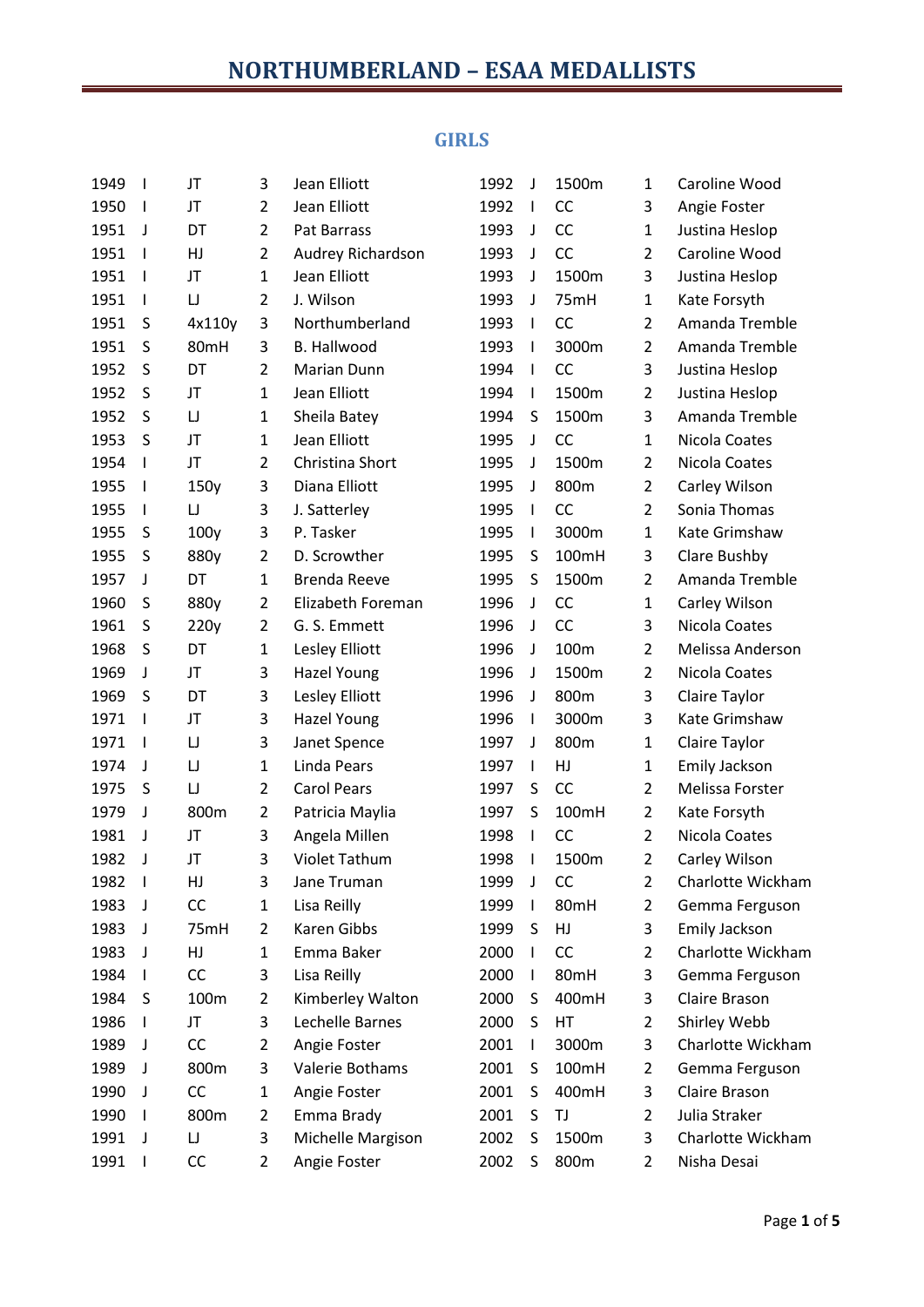# **GIRLS (cont'd)**

| 2005 | S | DT               | 3 | Lianne Tucker       |
|------|---|------------------|---|---------------------|
| 2006 | ı | 800m             | 2 | <b>Stacey Smith</b> |
| 2007 | J | 75mH             | 1 | Rebecca Liddell     |
| 2007 | I | 1500m            | 1 | Laura Weightman     |
| 2007 | ı | PV               | 3 | Sally Scott         |
| 2007 | S | 100mH            | 3 | Lauren Dewdney      |
| 2007 | S | 800m             | 3 | Gina Rutherford     |
| 2008 | I | 80 <sub>mH</sub> | 3 | Rebecca Liddell     |
| 2008 | S | 100mH            | 1 | Lauren Dewdney      |
| 2008 | S | 1500m            | 1 | Laura Weightman     |
| 2008 | S | 800m             | 2 | <b>Stacey Smith</b> |
| 2009 | S | 1500m            | 1 | Laura Weightman     |
| 2009 | S | TJ               | 2 | Emma Pringle        |
| 2010 | S | TJ               | 2 | Emma Pringle        |
| 2011 | J | 4x100m           | 1 | Northumberland      |
| 2016 | S | HEP              | 3 | Sophie Bronze       |
| 2018 | J | 200m             | 2 | Joy Eze             |
| 2019 | I | 100m             | 1 | Joy Eze             |
| 2021 | J | HТ               | 2 | Kaitlyn Waddell     |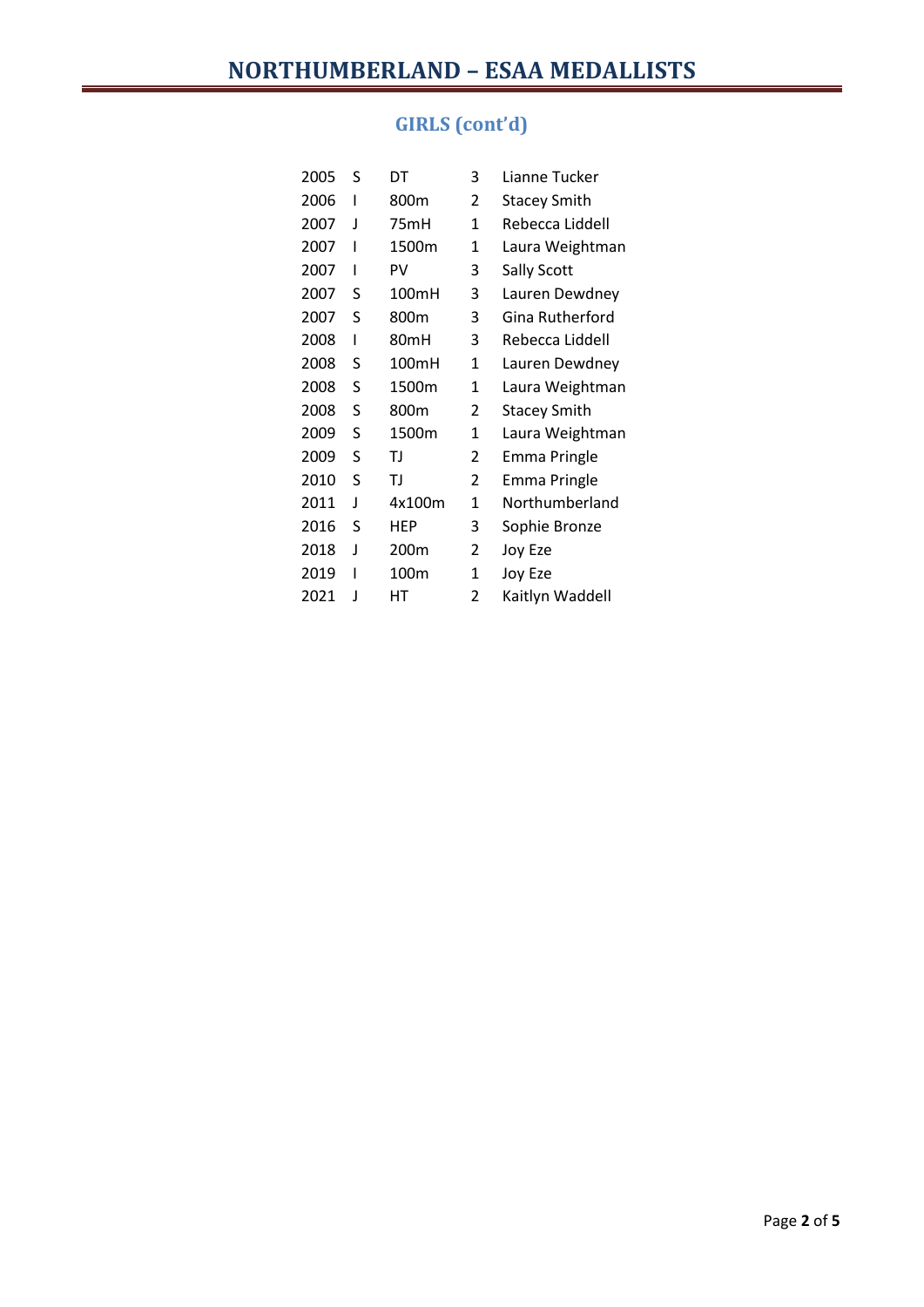### **BOYS**

| 1949 | J            | 880y   | $\mathbf{1}$   | Ron Henderson              | 1966 | J            | HT      | $\mathbf{1}$   | David Rogers               |
|------|--------------|--------|----------------|----------------------------|------|--------------|---------|----------------|----------------------------|
| 1950 | J            | 220y   | 3              | Donald Henderson           | 1966 | J            | SP      | $\mathbf{1}$   | Malcolm Scott              |
| 1950 | S            | 100y   | 1              | Alan Lillington            | 1966 | $\mathsf{l}$ | 880y    | $\mathbf{1}$   | David Wright               |
| 1950 | S            | 440y   | 3              | K. Plummer                 | 1966 | $\mathbf{I}$ | HT      | $\mathbf{1}$   | Paul Dickenson             |
| 1950 | S            | 4x110y | $\mathbf 1$    | Northumberland             | 1966 | S            | HT      | $\mathbf{1}$   | <b>Christopher Davison</b> |
| 1950 | S            | 880y   | 3              | J. McAndrew                | 1967 | S            | 1M      | $\mathbf{1}$   | David Wright               |
| 1951 | J            | 440y   | 3              | Harry Railston             | 1967 | S            | HT      | $\mathbf{1}$   | Paul Dickenson             |
| 1951 | J            | SP     | $\overline{2}$ | <b>Richard Tweddle</b>     | 1968 | J            | 440y    | 3              | J. Wilcock                 |
| 1951 | S            | 100y   | $\overline{2}$ | Alan Lillington            | 1968 | J            | HT      | $\mathbf{1}$   | <b>Robert Rutherford</b>   |
| 1951 | S            | 4x110y | 3              | Northumberland             | 1968 | $\mathbf{I}$ | HT      | $\mathbf{1}$   | David Rogers               |
| 1952 | J            | 100y   | 3              | J. Pearson                 | 1968 | S            | 1M      | $\overline{2}$ | David Wright               |
| 1952 | J            | 220y   | $\overline{2}$ | G. Graham                  | 1968 | S            | HT      | $\mathbf{1}$   | Paul Dickenson             |
| 1952 | J            | 4x110y | $\mathbf 1$    | Northumberland             | 1969 | J            | DT      | 3              | J. Drummond                |
| 1952 | I            | 440y   | 3              | Harry Railston             | 1969 | J            | HT      | 3              | P. Lee                     |
| 1953 | J            | 220y   | 3              | Peter Parlane              | 1969 | $\mathbf{I}$ | JT      | $\overline{2}$ | Paul Stewart               |
| 1953 | I            | 440y   | $\overline{2}$ | Harry Railston             | 1969 | $\mathsf{I}$ | SP      | $\mathbf{1}$   | <b>William Curley</b>      |
| 1953 | I            | SP     | 3              | <b>Richard Tweddle</b>     | 1969 | S            | HT      | $\mathbf{1}$   | Ian Chipchase              |
| 1955 | S            | 440y   | 3              | R. Pope                    | 1970 | S            | HT      | $\mathbf{1}$   | Ian Chipchase              |
| 1955 | S            | PV     | $\overline{2}$ | James McManus              | 1971 | S            | SP      | 3              | <b>William Curley</b>      |
| 1957 | S            | 220y   | 3              | J. Thompson                | 1972 | $\mathsf{I}$ | HT      | $\mathbf{1}$   | <b>Phil Scott</b>          |
| 1959 | J            | 1M     | $\overline{2}$ | Allan Miller               | 1972 | S            | JT      | 3              | Paul Stewart               |
| 1960 | J            | JT     | 3              | J. Field                   | 1973 | J            | HT      | $\mathbf{1}$   | Stephen Watson             |
| 1960 | S            | 200yH  | $\overline{2}$ | John Lively                | 1973 | $\mathbf{I}$ | PV      | 3              | Stephen Bainbridge         |
| 1961 | I            | CC     | $\overline{2}$ | W. A. Whitfield            | 1973 | S            | HT      | $\overline{2}$ | <b>Phil Scott</b>          |
| 1962 | I            | HT     | $\overline{2}$ | <b>Bruce Fraser</b>        | 1974 | J            | TJ      | $\mathbf{1}$   | <b>William Armstrong</b>   |
| 1962 | S            | CC     | 3              | Neville Whitfield          | 1974 | $\mathbf{I}$ | HT      | $\overline{2}$ | Stephen Watson             |
| 1963 | J            | 220y   | 3              | David Lawrence             | 1975 | J            | 3k Walk | $\mathbf{1}$   | Ian McCombie               |
| 1963 | J            | HT     | $\overline{2}$ | <b>Christopher Davison</b> | 1975 | J            | IJ      | 3              | A. Ingram                  |
| 1963 | I            | 4x110y | $\mathbf 1$    | Northumberland             | 1975 | J            | SP      | $\overline{2}$ | D. Craig                   |
| 1963 | ı            | HT     | 1              | <b>Bruce Fraser</b>        | 1975 | $\mathsf{l}$ | 200m    | $\overline{2}$ | Jim Crosby                 |
| 1963 | S            | CC     | $\overline{2}$ | Neville Whitfield          | 1975 | $\mathsf{l}$ | HT      | $\mathbf{1}$   | Stephen Watson             |
| 1963 | S            | TJ     | $\overline{2}$ | Malcolm McDonald           | 1975 | J.           | TJ      | $\overline{2}$ | <b>William Armstrong</b>   |
| 1964 | J            | DT     | $\overline{2}$ | Brian Ashman               | 1976 | J            | 4x100m  | 3              | Northumberland             |
| 1964 | J            | HT     | 1              | Paul Dickenson             | 1976 | J            | HJ      | $\mathbf{1}$   | M. Lisle                   |
| 1964 | J            | IJ     | 3              | D. Straker                 | 1976 | $\mathbf{I}$ | 5k Walk | 1              | Ian McCombie               |
| 1964 |              | 220y   | $\overline{2}$ | David Lawrence             | 1976 | S            | HT      | $\mathbf{1}$   | Stephen Watson             |
| 1964 | $\mathsf{l}$ | 880y   | $\mathbf{1}$   | Robert Littlefield         | 1977 | J            | 4x100m  | 3              | Northumberland             |
| 1964 | L            | HT     | $\mathbf{1}$   | Christopher Davison        | 1977 | J.           | 5k Walk | $\mathbf{1}$   | Ian McCombie               |
| 1964 | S            | HT     | $\mathbf{1}$   | <b>Bruce Fraser</b>        | 1977 | $\mathbf{I}$ | 1500m   | 3              | Peter Dodds                |
| 1965 | J            | 880y   | 1              | Nick Brown                 | 1977 | S            | HT      | $\mathbf{1}$   | Stephen Watson             |
| 1965 | J            | HT     | $\overline{2}$ | David Rogers               | 1978 | J            | CC      | 3              | Steve Robson               |
| 1965 |              | HT     | $\mathbf{1}$   | Paul Dickenson             | 1978 | J            | DT      | 3              | I. Smith                   |
| 1965 | S            | HJ     | $\mathbf{1}$   | Michael Evans              | 1978 | J            | IJ      | $\mathbf{1}$   | David Conway               |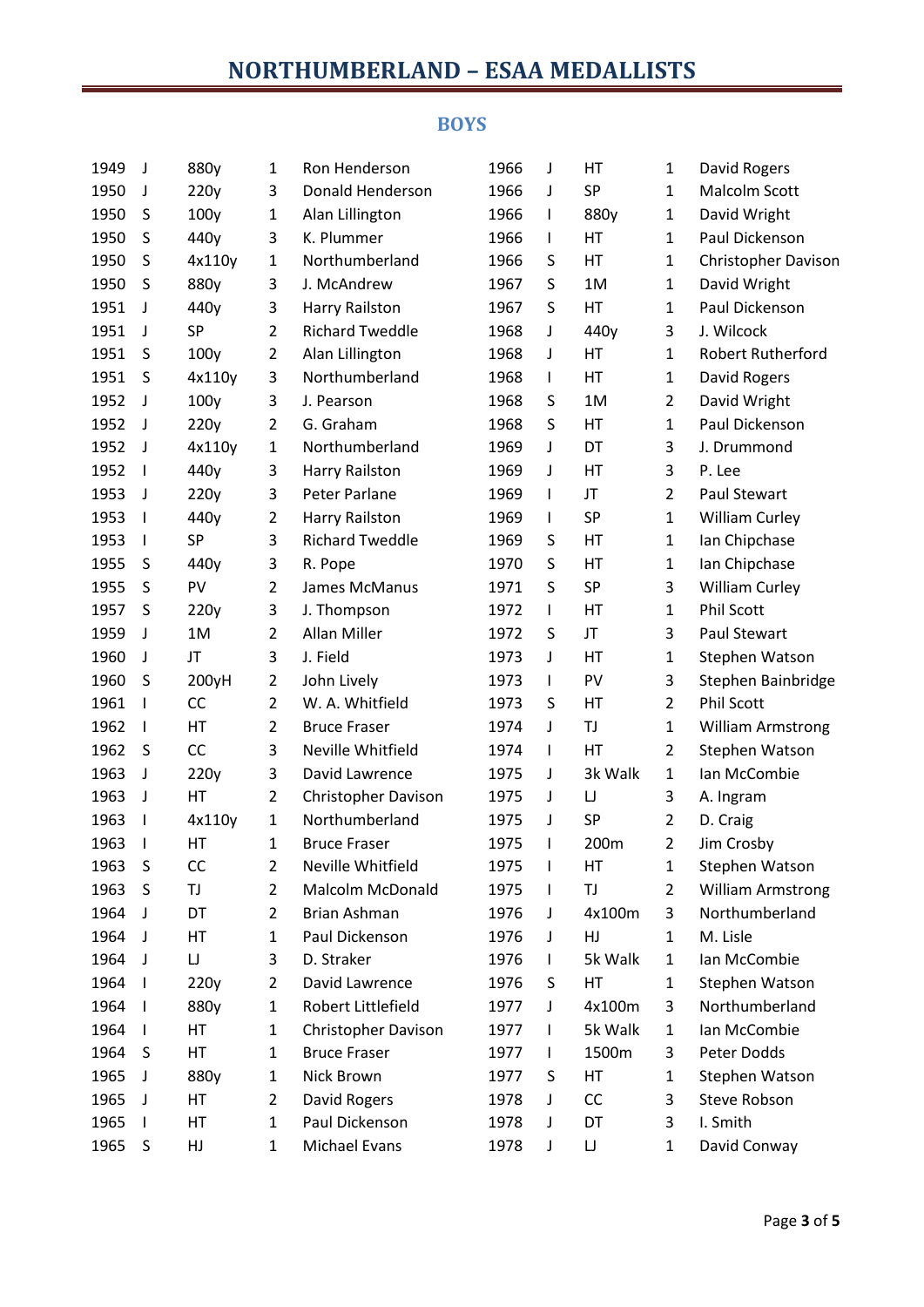# **BOYS (cont'd)**

| 1978 | S            | 10k Walk | 3              | Ian McCombie             | 1993 | J | <b>CC</b> | 1              | John Pattison          |
|------|--------------|----------|----------------|--------------------------|------|---|-----------|----------------|------------------------|
| 1978 | S            | 400m     | $\mathbf{1}$   | <b>William Armstrong</b> | 1993 | J | <b>CC</b> | 3              | David Bell             |
| 1979 | J            | 80mH     | $\overline{2}$ | Allan Madgwick           | 1993 | J | PV        | 3              | Philip Lofthouse       |
| 1979 | S            | 10k Walk | $\mathbf{1}$   | Ian McCombie             | 1993 | L | <b>CC</b> | 3              | Michael Nolan          |
| 1981 | J            | HJ       | $\overline{2}$ | D. Peterson              | 1993 | S | 110mH     | $\mathbf{1}$   | Kevin Lumsdon          |
| 1982 | J            | JT       | $\overline{2}$ | N. Mather                | 1993 | S | HJ        | $2 =$          | <b>Brian Thompson</b>  |
| 1982 | $\mathbf{I}$ | 3000m    | $\overline{2}$ | <b>David Miles</b>       | 1994 | J | 80mH      | $\overline{2}$ | Patrick Brown          |
| 1983 | J            | 800m     | $\mathbf{1}$   | <b>Terry West</b>        | 1994 | L | <b>CC</b> | 1              | Robert Brown           |
| 1983 | $\mathbf{I}$ | CC       | 3              | Sean Cundy               | 1994 | L | JT        | $\overline{2}$ | Jason Oakes            |
| 1983 | $\mathsf{l}$ | 800m     | $\mathbf{1}$   | Albert James             | 1994 | S | CC        | 3              | <b>Tony Mate</b>       |
| 1984 | J            | 800m     | $\overline{2}$ | <b>Gerry Maley</b>       | 1994 | S | 110mH     | $\mathbf{1}$   | Simon McAree           |
| 1984 | S            | 1500m    | $\overline{2}$ | John Lucas               | 1994 | S | 1500m     | 3              | <b>Tony Mate</b>       |
| 1984 | S            | 3000m    | $\mathbf{1}$   | <b>David Miles</b>       | 1995 | L | 100mH     | $\mathbf{1}$   | Ben Warmington         |
| 1985 | J            | SP       | $\overline{2}$ | David Cowie              | 1995 | L | 1500mST   | 3              | <b>Richard Brady</b>   |
| 1985 | S            | CC       | $\mathbf{1}$   | Sean Cundy               | 1995 | S | 2000mST   | $\mathbf{1}$   | Mark McGarry           |
| 1985 | S            | 3000m    | 3              | Sean Cundy               | 1996 | S | CC        | $\overline{2}$ | Mark Brown             |
| 1986 | J            | CC       | 3              | Ceri Rees                | 1996 | S | 110mH     | $\overline{2}$ | Ben Warmington         |
| 1986 | J            | 4x100m   | $\overline{2}$ | Northumberland           | 1996 | S | IJ        | 3              | <b>Andrew Thornton</b> |
| 1986 | $\mathbf{I}$ | 400mH    | $\overline{2}$ | Chris Irvine             | 1997 | J | 800m      | $\mathbf{1}$   | Ketan Desai            |
| 1986 | S            | 800m     | $\overline{2}$ | <b>Terry West</b>        | 1997 | J | TJ        | 3              | Chris Weitz            |
| 1987 | $\mathbf{I}$ | 100mH    | $\overline{2}$ | <b>Richard Hunter</b>    | 1997 | S | CC        | $\overline{2}$ | John Mooney            |
| 1987 | $\mathsf{l}$ | 4x100m   | $\overline{2}$ | Northumberland           | 1997 | S | 110mH     | $\overline{2}$ | Liam Collins           |
| 1987 | S            | 800m     | $\overline{2}$ | <b>Terry West</b>        | 1997 | S | 110mH     | 3              | Ben Warmington         |
| 1987 | S            | HJ       | $3=$           | John Wallace             | 1997 | S | 2000mST   | 3              | Robert Brown           |
| 1988 | $\mathbf{I}$ | 100m     | $\overline{2}$ | Jason Urron              | 1998 | J | 1500m     | 3              | Jonathon Graham        |
| 1988 | S            | 800m     | $\mathbf{1}$   | <b>Terry West</b>        | 1998 | J | DT        | 3              | Carl Bell              |
| 1988 | S            | PV       | $\overline{2}$ | Andrew Wake              | 1998 | L | 800m      | 3              | Nick McCormick         |
| 1989 | J            | PV       | $\overline{2}$ | Peter Eyre               | 1998 | S | 110mH     | 1              | Liam Collins           |
| 1989 | $\mathbf{I}$ | CC       | 3              | Ceri Rees                | 1999 | J | 200m      | 1              | David Riley            |
| 1989 | S            | 100m     | 3              | Jason Urron              | 2000 | J | PV        | 3              | Mark Laws              |
| 1989 | $\sf S$      | 110mH    | $\overline{2}$ | <b>Richard Hunter</b>    | 2000 | L | 100mH     | 1              | Peter Middleton        |
| 1989 | S            | 4x100m   | $\overline{2}$ | Northumberland           | 2000 | S | 1500m     | 3              | Nick McCormick         |
| 1990 | J            | PV       | $\mathbf{1}$   | Chris Eyre               | 2000 | S | 4x100m    | $\overline{2}$ | Northumberland         |
| 1990 | I.           | 3000m    | 3              | <b>Michael Morris</b>    | 2001 | L | 200m      | $\overline{2}$ | David Riley            |
| 1990 | $\mathbf{I}$ | 400mH    | 2              | Ben Worthington          | 2002 | J | 200m      | $\overline{2}$ | James Sinclair         |
| 1991 | $\mathbf{I}$ | 1500mST  | $\overline{2}$ | Paul Dickie              | 2002 | L | 4x100m    | $\overline{2}$ | Northumberland         |
| 1991 | J.           | HJ       | 3              | <b>Brian Thompson</b>    | 2002 | S | 200m      | 3              | David Riley            |
| 1991 | I.           | PV       | $\overline{2}$ | Peter Eyre               | 2003 | S | 1500m     | 3              | Kirk Wilson            |
| 1991 | S            | CC       | $\mathbf{1}$   | Ceri Rees                | 2003 | S | 3000m     | $\overline{2}$ | Ryan McLeod            |
| 1992 | J            | $\sqcup$ | $\overline{2}$ | Andrew Thornton          | 2004 | S | CC        | 1              | Kirk Wilson            |
| 1992 | J.           | 100mH    | 2              | Simon McAree             | 2004 | S | 3000m     | 3              | Lewis Timmins          |
| 1992 | S            | 110mH    | $\mathbf{1}$   | Kevin Lumsdon            | 2004 | S | 400mH     | 3              | Kieran Flannery        |
| 1992 | S            | 400mH    | 2              | John Bell                | 2005 | J | CC        | $\overline{2}$ | Ross Murray            |